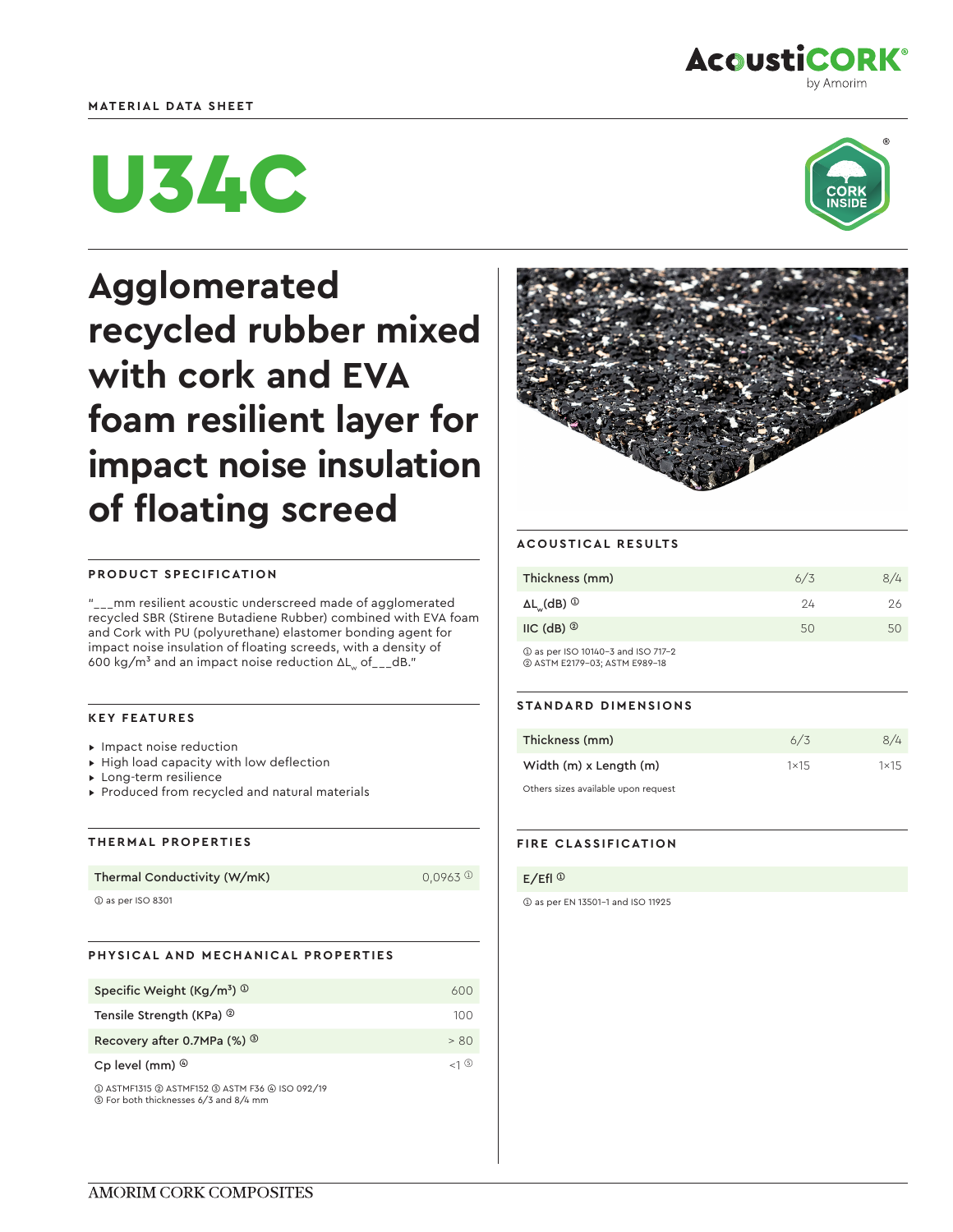## **ACOUSTICAL RESULTS**

Test procedure as per ISO 10140-1:2016; ISO 10140-3:2010; ISO 10140-3:2010/Amd.1:2015; ISO 10140-4:2010; ISO 717-2:2013



 $L_{n,r}$  Normalized impact sound pressure level of the reference floor with the floor covering under test

 $L_{n,r,0}$  Normalized impact sound pressure level of the Lab reference floor

| Ref. Test Report                                   | ACI 379-19 |
|----------------------------------------------------|------------|
| Thickness (mm)                                     | 6/3        |
| $L_{n,r,w}$ (C <sub>I,r</sub> ) (dB)               | 54(2)      |
| $\Delta L_{_{\mathrm{W}}}$ (C <sub>IA</sub> ) (dB) | $24(-13)$  |
| Ref. Test Report                                   | ACL 256/19 |
| Thickness (mm)                                     |            |

 $L_{n,r,w}$  (C<sub>l,r</sub>) (dB) 52 (3)  $\Delta L_{w}$  (C<sub>l,A</sub>) (dB) 26 (-14)

|  |  | <b>ΤΕSΤ ΑΡΡΑRATUS (ΔL<sub>w</sub>)</b> |  |
|--|--|----------------------------------------|--|
|--|--|----------------------------------------|--|



- ❶ Concrete floating screed with 70mm thickness
- ❷ Agglomerated resilient layer - U34C
- ❸ Reinforced concrete slab of thickness 140mm

## **DYNAMIC STIFFNESS**

| Thickness (mm)                                        | 6/3     | 8/4 |
|-------------------------------------------------------|---------|-----|
| Dynamic Stiffness (MN/m <sup>3</sup> ) $\circledcirc$ | $/$ , 5 |     |
| 1 as per ISO 9052-1:1989; ISO 7626-5:1994             |         |     |

**PHYSICAL AND MECHANICAL PROPERTIES**

## **LOAD DEFLECTION**



Note: Following ISO8013-1998 measured in Cantilever Test System